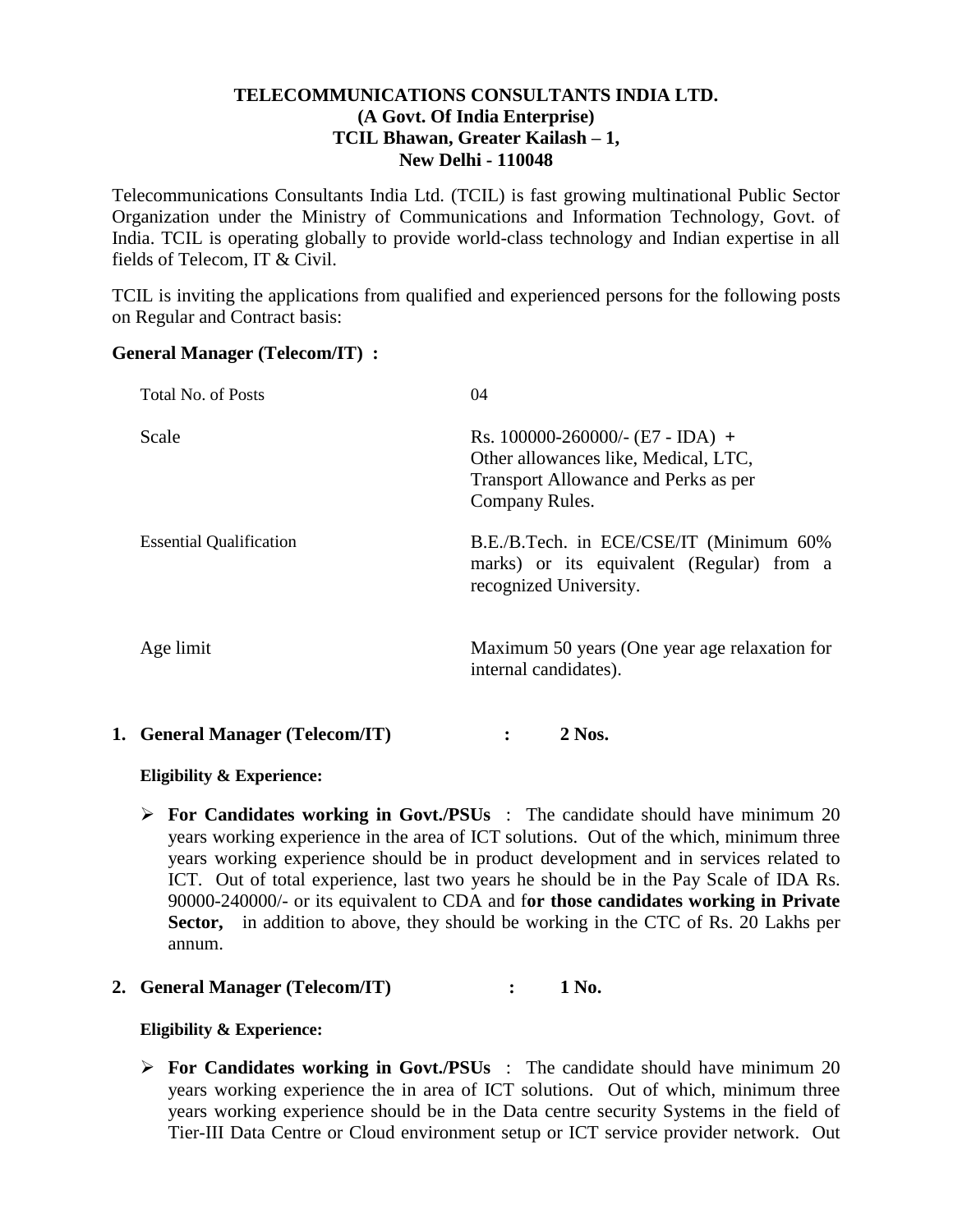of total experience, last two years he should be in the Pay Scale of IDA Rs. 90000- 240000/- or its equivalent to CDA and f**or those Candidates working in Private Sector,**  in addition to above, they should be working in the CTC of Rs. 20 Lakhs.

# **3. General Manager (Telecom/IT) : 1 No.**

#### **Eligibility & Experience:**

 **For Candidates working in Govt./PSUs** : The candidate should have minimum **20** years working experience in the field of Energy, Transport, Solar and Smart City Infrastructure, Out of which, minimum three years working experience should be in a senior position working in the area of providing National Policy Guidelines, Policy Advisory Services and should have participated actively in development of the guidelines and standards of smart cities, hands on knowledge of investment and risk models of financing with regard to smart cities and should have handled atleast one major project, Out of total experience, last two years should be in the Pay Scale of IDA Rs. 90000- 240000/- or its equivalent to CDA and f**or those Candidates working in Private Sector, i**n addition to above, they should be working in the CTC of Rs. 20 Lakhs per annum.

# **General Manager (Civil) :**

| No. of Posts                   | 03                                                                                                                                   |
|--------------------------------|--------------------------------------------------------------------------------------------------------------------------------------|
| Pay Scale                      | Rs. 100000-260000/- $(E7 - IDA)$ +<br>Other allowances like, Medical, LTC,<br>Transport Allowance and Perks as per<br>Company Rules. |
| <b>Essential Qualification</b> | B.E./B.Tech. in Civil Engineering (Minimum 60%)<br>(Regular)<br>from<br>marks)<br>recognized<br>a<br>University/Institute.           |
| Age limit                      | Maximum 50 years (One year age relaxation for<br>internal candidates)                                                                |

# **Experience :**

**For Candidates working in Govt./PSUs** : The candidate should have minimum 20 years post qualification experience in the field of Civil Works i.e construction of roads, bridges, buildings and Highways, Out of the total experience, minimum last two years working experience should be in the Pay Scale of IDA Rs. 90000-240000/- or its equivalent to CDA.

**Or**

**For Candidates working in Private Sectior** : The candidate should have minimum 20 years post qualification experience in the field of Civil Works i.e construction of roads, bridges, buildings and Highways. Out of the total experience, minimum last two years working experience should be in the CTC of Rs. 20 Lakhs per annum in a good Private Company.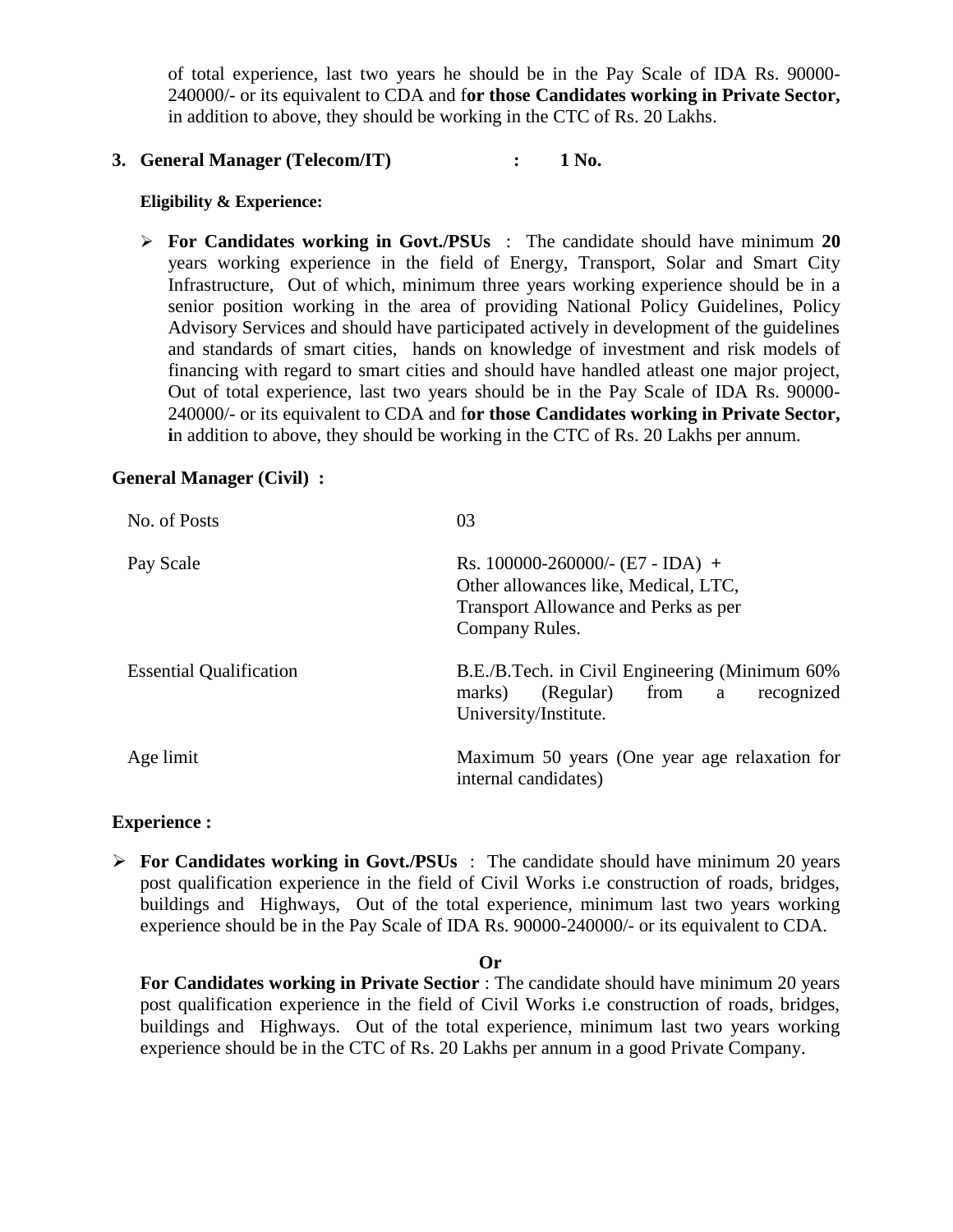# **Manager (Finance) on regular basis**

| No. of Posts                   | $\therefore$ 3                                                                                                                        |
|--------------------------------|---------------------------------------------------------------------------------------------------------------------------------------|
| Scale                          | : Rs. 60000-180000/- $(E3 - IDA)$ + Other<br>allowances like, Medical, LTC,<br>Transport Allowance and Perks as per<br>Company Rules. |
| <b>Essential Qualification</b> | CA/CMA from the Institute of<br><b>Chartered</b><br>Accountants of India/Institute of Cost Accountants<br>of India (ICAI)             |
| $\overline{\phantom{0}}$       |                                                                                                                                       |
| Age limit                      | Maximum 45 years (One year age relaxation for<br>internal candidates)                                                                 |

# **Eligibility & Experience:**

- For candidates working in Govt./PSU: The candidate should have minimum 6 years post qualification experience in Finance & Accounts, such as Accounts, Audit, Fund Management, Budgeting, Taxation MIS etc. Out of which minimum last 2 years working experience should be in the Pay scale of Rs. 50000-160000/- (IDA) or its equivalent to CDA
- For candidates working in Private Sector: The candidate should have minimum 6 years post qualification experience in Finance & Accounts, such as Accounts, Audit, Fund Management, Budgeting, Taxation MIS etc. Out of which last working experience should be in the CTC of Rs. 7 lacs per annum in a Good private Company.

### **Deputy Manager (Telecom/IT) on Regular & Contract basis :**

| No. of Posts on Regular basis                 |                      | 6                                                                                                                                   |
|-----------------------------------------------|----------------------|-------------------------------------------------------------------------------------------------------------------------------------|
| No. of Posts on Contract basis for 05 years : |                      | 10                                                                                                                                  |
| Scale                                         | $\ddot{\phantom{a}}$ | Rs. 50000-160000/- $(E2 - IDA)$ + Other<br>allowances like, Medical, LTC,<br>Transport Allowance and Perks as per<br>Company Rules. |
| <b>Essential Qualification</b>                |                      | B.E./B.Tech. in ECE/CSE (Min. 60% marks) or its<br>equivalent (Regular) from a recognized University/<br>Institute                  |
| Age limit                                     | $\ddot{\phantom{a}}$ | Maximum 40 years (One year age relaxation for<br>internal candidates)                                                               |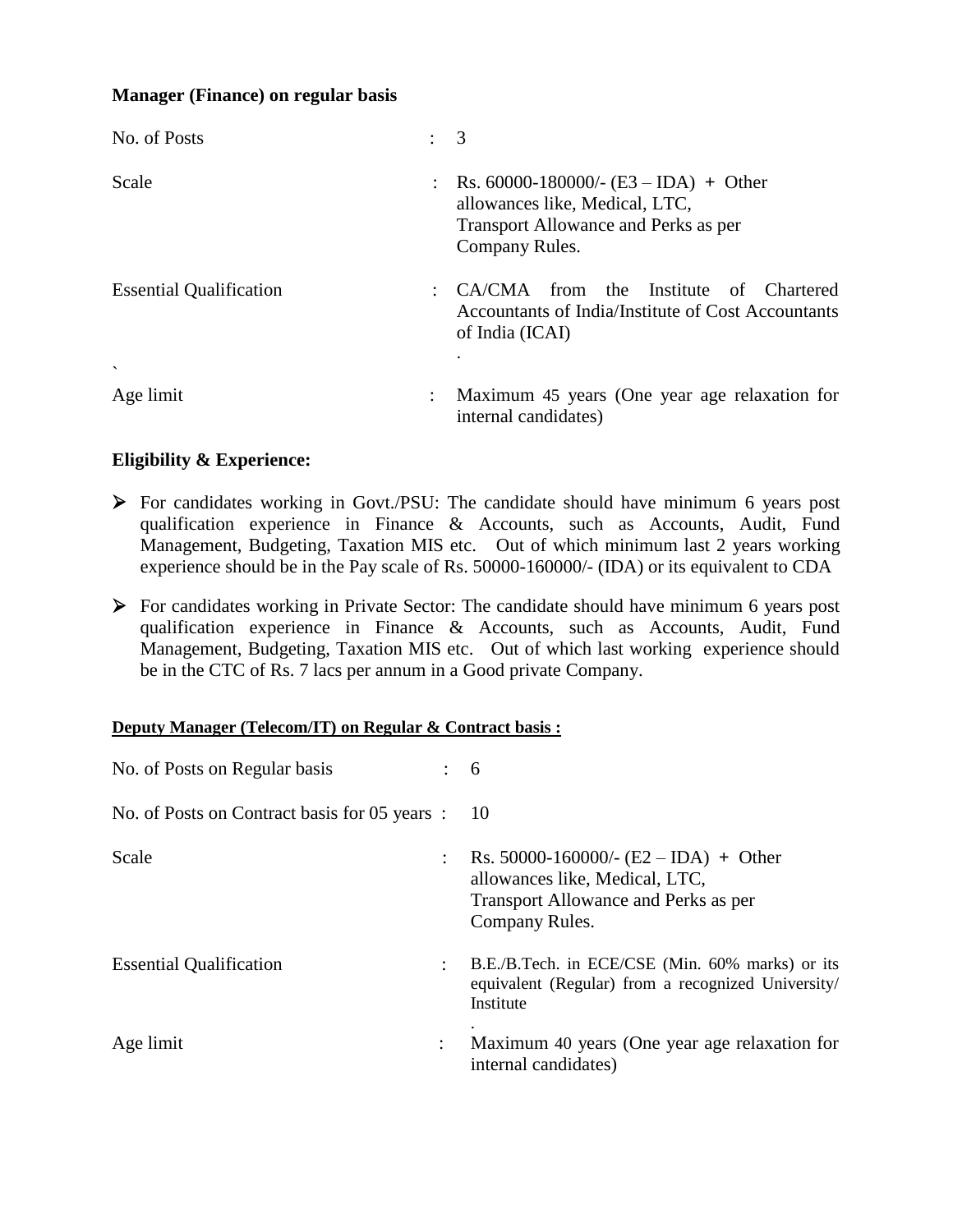# **Experience :**

 **For Candidates working in Govt./PSUs** : The candidate should have minimum 3 years experience in the field of Telecom/IT. Out of which, last two years should be in the Pay scale of Rs. 40000-140000/- (IDA) or its equivalent to CDA and f**or those Candidates working in Private Sectior, i**n addition to above, they should be working in the CTC of Rs. 6 Lakhs per annum.

### **Deputy Manager (Civil) on Contract basis :**

| No. of Posts on Contract basis for 05 years : 04 |                                                                                                                                       |
|--------------------------------------------------|---------------------------------------------------------------------------------------------------------------------------------------|
| Scale                                            | : Rs. 50000-160000/- $(E2 - IDA)$ + Other<br>allowances like, Medical, LTC,<br>Transport Allowance and Perks as per<br>Company Rules. |
| <b>Essential Qualification</b>                   | B.E./B.Tech. in Civil Engineering (Min. 60% marks)<br>or its equivalent (Regular) from a recognized<br>University/Institute           |
| Age limit                                        | Maximum 40 years (One year age relaxation for<br>internal candidates)                                                                 |

# **Experience :**

 **For Candidates working in Govt./PSUs** : The candidate should have minimum 3 years experience in the field of Civil Works i.e construction of roads, bridges, buildings and Highways. Out of which, last two years should be in the Pay scale of Rs. 40000-140000/- (IDA) or its equivalent to CDA and f**or those Candidates working in Private Sectior, i**n addition to above, they should be working in the CTC of Rs. 6 Lakhs per annum.

### **Asstt. Manager (Telecom/IT) on Regular & Contract basis :**

| No. of Posts on Regular basis                 |                | $\overline{4}$                                                                                                                        |
|-----------------------------------------------|----------------|---------------------------------------------------------------------------------------------------------------------------------------|
| No. of Posts on Contract basis for 05 years : |                | - 10                                                                                                                                  |
| Scale                                         |                | : Rs. 40000-140000/- $(E1 - IDA)$ + Other<br>allowances like, Medical, LTC,<br>Transport Allowance and Perks as per<br>Company Rules. |
| <b>Essential Qualification</b>                | $\ddot{\cdot}$ | B.E./B.Tech. in ECE/CSE (Min. 60% marks) or its<br>equivalent (Regular) from a recognized University/<br>Institute.                   |
| Age limit                                     | $\ddot{\cdot}$ | Maximum 30 years (One year age relaxation for<br>internal candidates)                                                                 |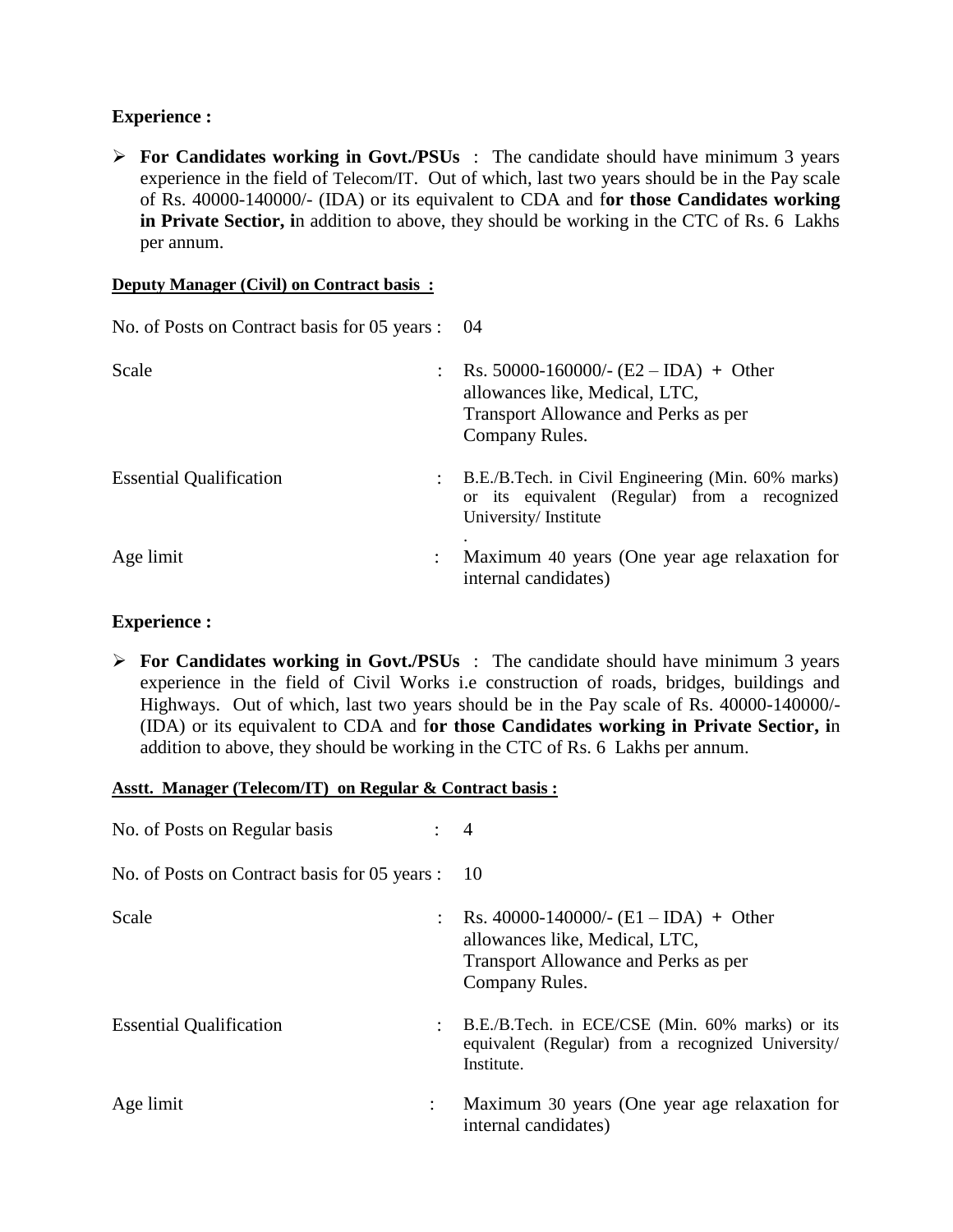# **Experience :**

 **For Candidates working in Govt./PSUs** : The candidate should have minimum 1 year experience in the field of Telecom/IT. Candidates should be working in the Pay scale of Rs. 39000-100000/- (IDA) or its equivalent to CDA and f**or those Candidates working in Private Sectior, in addition to above, they should be working in the CTC of Rs. 4 Lakhs per** annum.

### **Asstt. Manager (Civil) on Regular & Contract basis :**

| No. of Posts on Regular basis                 |                      | 10                                                                                                                                  |
|-----------------------------------------------|----------------------|-------------------------------------------------------------------------------------------------------------------------------------|
| No. of Posts on Contract basis for 05 years : |                      | 04                                                                                                                                  |
| Scale                                         | $\ddot{\phantom{a}}$ | Rs. 40000-140000/- $(E1 - IDA)$ + Other<br>allowances like, Medical, LTC,<br>Transport Allowance and Perks as per<br>Company Rules. |
| <b>Essential Qualification</b>                | ÷                    | B.E./B.Tech. in Civil Engineering (Min. 60% marks)<br>or its equivalent (Regular) from a recognized<br>University/Institute         |
| Age limit                                     | $\ddot{\phantom{a}}$ | Maximum 30 years (One year age relaxation for<br>internal candidates)                                                               |

# **Experience :**

**For Candidates working in Govt./PSUs** : The candidate should have minimum 1 year experience in the field of Civil Works i.e construction of roads, bridges, buildings and Highways. Candidates should be working in the Pay scale of Rs. 39000-100000/- (IDA) or its equivalent to CDA and f**or those Candidates working in Private Sectior, i**n addition to above, they should be working in the CTC of Rs. 4 Lakhs per annum.

# **Necessary Instructions : -**

- 1. The last date of receipt of the applications is **14th May 2019**.
- 2. Age relaxation in respect of SC/ST/OBC candidates as per Govt. of India guidelines.
- 3. Candidates working in Govt. organization/PSU shall apply through proper channel or shall submit the NOC at the time of interview.
- 4. Name of the post applied for should invariably be mentioned on the top of the envelope containing the application form.